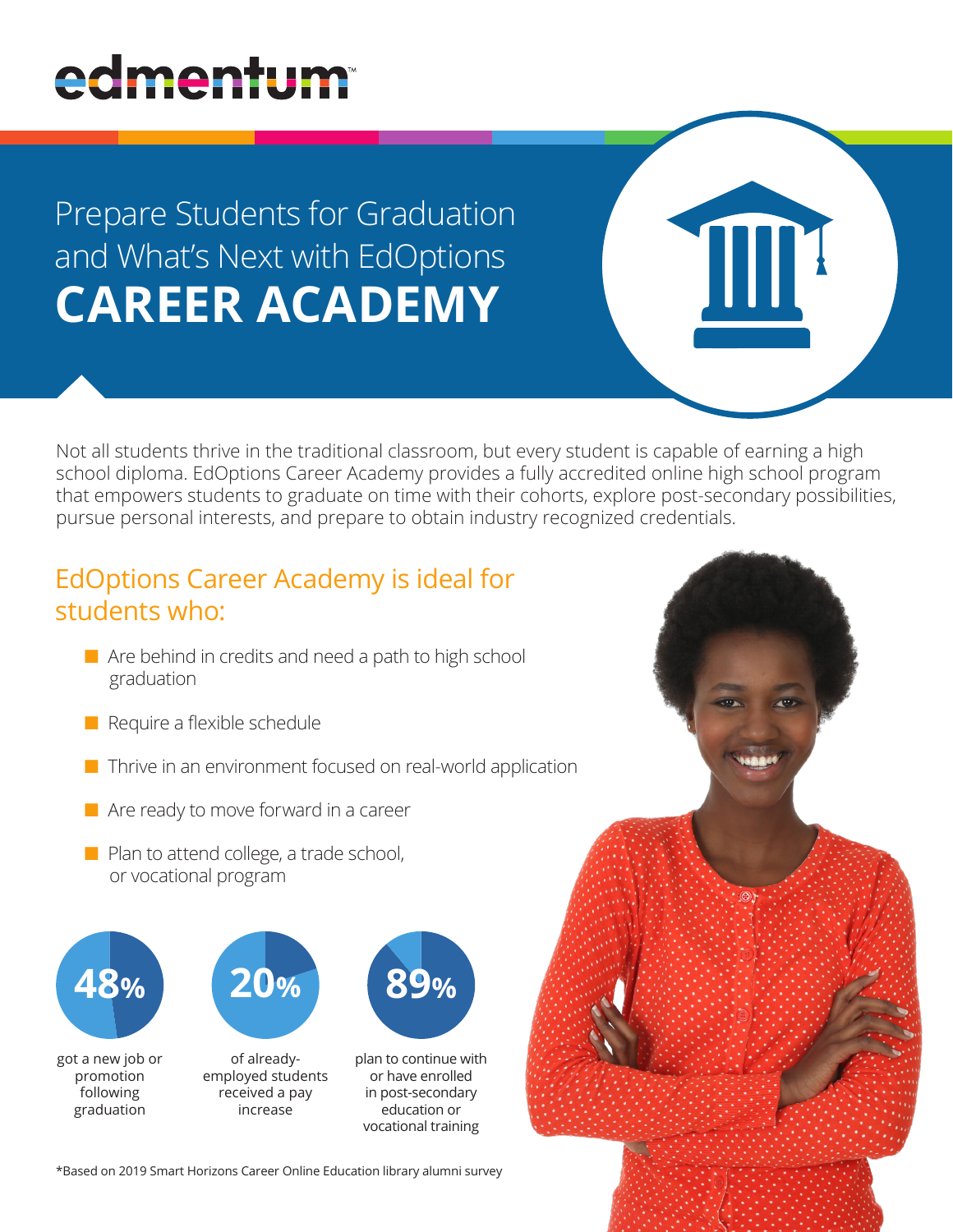### Empower Every Student to Succeed

Our flexible, personalized online learning platform pairs application-based digital content with highly qualified, state-certified virtual teachers for a skill-focused academic experience that helps more students reach the high school graduation finish line. Expand options and provide alternatives for struggling students without overstretching school or district resources.



#### **Holistic Support**

Students are surrounded with online support, including an academic coach, certified teachers, monthly skill-building webinars, and 24/7 online tutoring options.

#### **Applicable Learning**

Unlike other programs that make students pass academic pre-requisites before they can experience their electives, our students choose a 'career major' and take courses in their major right away to ensure engagement.

#### **No 'F' Grading**

Our supportive approach to learning means students have up to eighteen months to master the course material and receive remedial training when they need it.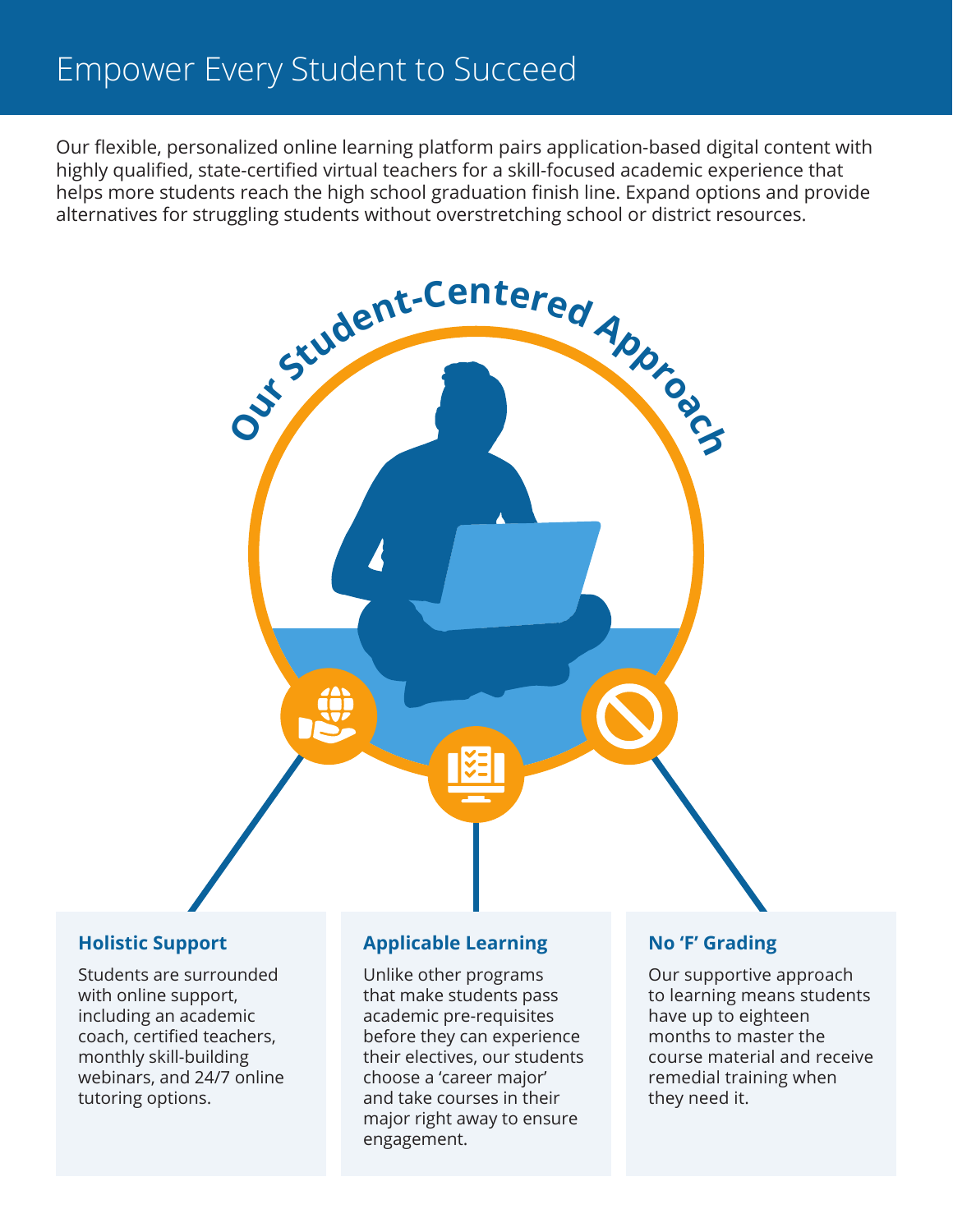A high school diploma opens critical doors to career opportunities and financial stability. But when students fall into a pattern of failure in the classroom—whether due to testing issues, learning styles, family struggles, health issues, or any other barrier—the 'fight-or-flight' response can take over and lead to dropping out.

EdOptions Career Academy partners with schools and districts to offer students like this an alternative route to graduation that puts real-world application at the center of learning.



- $\blacksquare$  Curriculum places career major courses first to reengage frustrated learners
- $\blacksquare$  Core courses incorporate real-world skills like financial literacy and resume writing
- $\blacksquare$  Frequent benchmarks help students experience small successes and build confidence
- $\Box$  24/7 course access with instant feedback makes school work for students' schedules

#### **Did you know?**

High school graduates earn a national average of **\$8,000 more per year** than individuals who drop out.\*